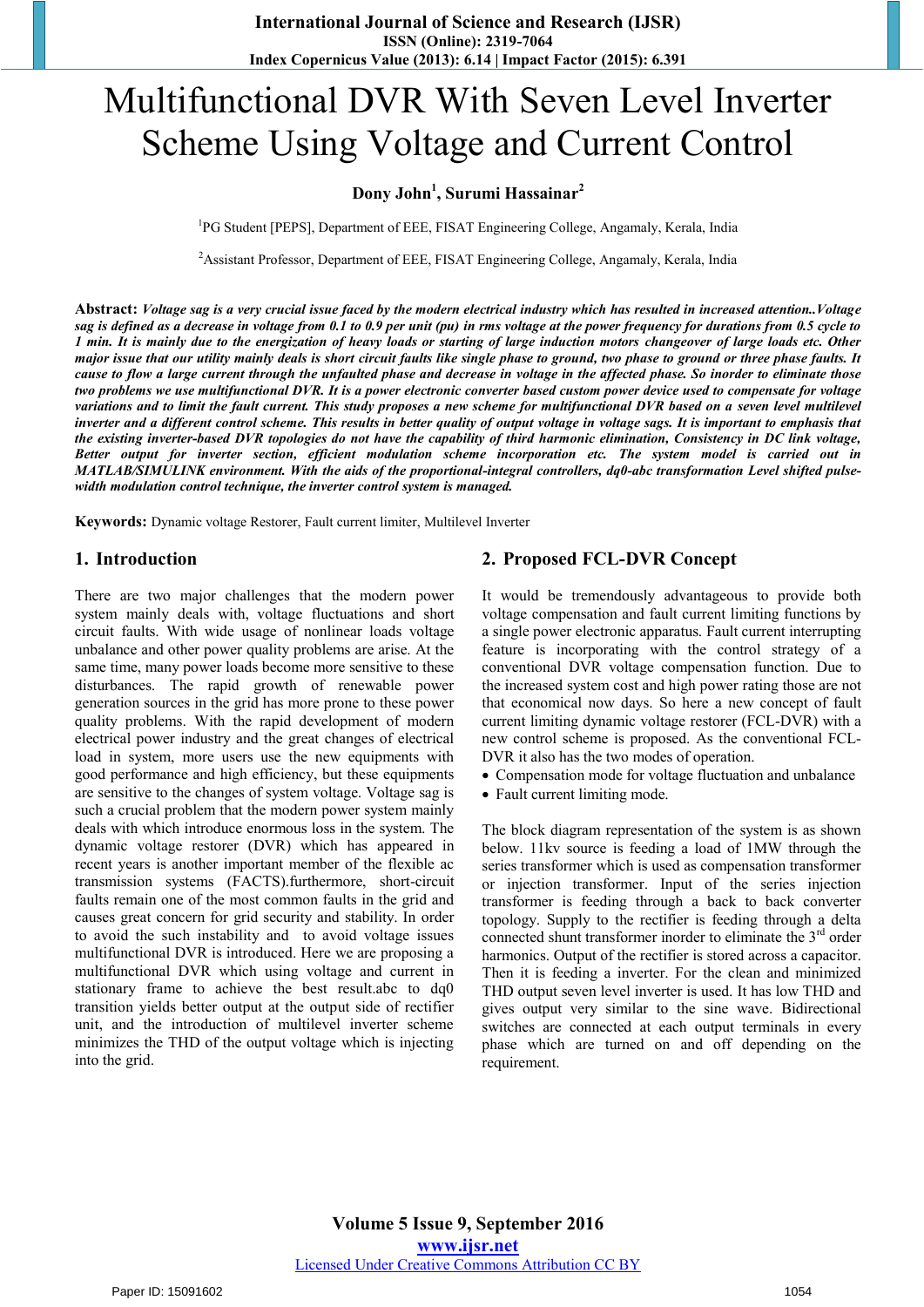**International Journal of Science and Research (IJSR) ISSN (Online): 2319-7064 Index Copernicus Value (2013): 6.14 | Impact Factor (2015): 6.391** 



**Figure 1:** Block Diagram representation of system model

#### **4. Circuit Diagram Representation**

# **3. Voltage Compensation and Fault Current Limiting Mode**

FCL-DVR has three main switching strategy as the conventional mode. But the generation of the control pulses are different and it uses stationary frame parameters. Three modes are

- 1) Grid is in Normal mode (No compensation required)
- 2) PCC voltage unbalance is their but no fault FCL DVR operates in voltage compensation mode and the bidirectional switch is not activated.
- 3) Any fault occur The healthy phase of FCL-DVR operate in voltage compensation mode and bidirectional switches corresponding to the faulted phase is activated. Thus the fault current is limited through the faulted path. Then it will return to the voltage compensation mode after the fault condition is removed.

The circuit diagram representation of the FCL-DVR is as shown in figure(2). It is composed of three single phase bridges. Each single phase topology mainly comprises of a shunt transformer, a back to back power converter, a series transformer, and a bidirectional switch. The input rectifier module of the back to back converter is connected to the grid through a shunt transformer with Lz to eliminate the high frequency ripples, and rectifies the power from the grid to the dc link capacitor. The output inverter module converts the power from the dc link capacitor to compensate voltage fluctuation, and is connected to the grid through a series transformer T4 and a LC output filter. The input rectifier module and output inverter module are connected through the dc link capacitor Cd. The bidirectional switch in each phase is across the output terminals of the output inverter module to provide short circuit fault current limiting function.



**Figure 2:** FCL-DVR system model.

#### **5. Multilevel Scheme**

Multilevel inverter scheme that going to implement is as shown below. The seven level inverter topology require less number of components compared to other well known symmetrical topologies like neutral point clamped, flying capacitor and cascaded H-bridge topology.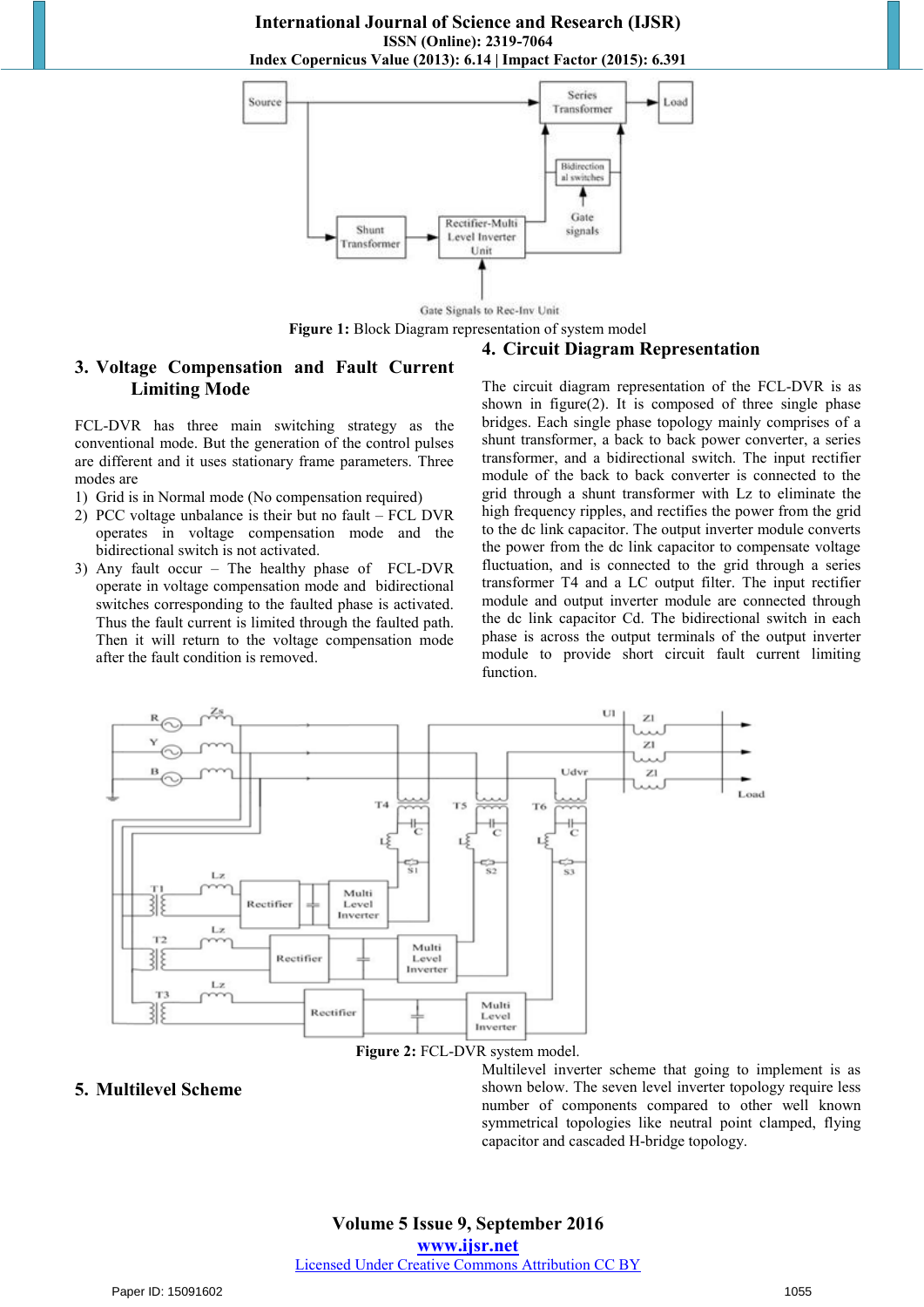**International Journal of Science and Research (IJSR) ISSN (Online): 2319-7064 Index Copernicus Value (2013): 6.14 | Impact Factor (2015): 6.391** 



Multilevel inverter scheme used has only eight numbers of switches which is lesser compared to conventional H-bridge systems. So switching losses can be minimized. Proper switching will produce voltage levels of 0, E, 2E, 3E, -E, - 2E and -3E at the inverter output. Switching pattern for the multilevel inveter is as below.

| Output<br>Voltage | S1       | S <sub>2</sub> | S <sub>3</sub> | S <sub>4</sub> | Sa       | Sb       | Sc             |
|-------------------|----------|----------------|----------------|----------------|----------|----------|----------------|
| E                 | 1        | 1              | 0              | $\theta$       | 0        | 0        |                |
| 2E                | $\bf{0}$ |                | $\overline{0}$ | 0              | 1        |          | 0              |
| 3E                | 1        | 1              | 0              | 0              | $\theta$ | 1        | 0              |
| $\theta$          | 1        | 0              | 1              | 0              | $\theta$ | 0        | 0              |
| -E                | 0        | 0              | 1              | 0              | 1        | 0        | 0              |
| $-2E$             | $\theta$ | 1              | 0              | 1              | 0        | $\bf{0}$ |                |
| $-3E$             | 0        | $\overline{0}$ |                | ı              | 0        | 0        | $\overline{0}$ |

## **6. Modulation Scheme**

PWM modulation techniques like staircase modulation technique alternate phase opposition disposition modulation technique, level shifted or phase shifted can be used for the generation of the control pulse generation for the inverter. Sine reference wave for the modulation is obtained using voltage and current control method which uses the load voltage sensor and current sensor. By the proper conversion in to stationary frame we are obtaining the quadrature axis and stationary axis actual and reference parameters. Using this we obtain the reference signal for the modulation. same will be repeated in each phases. Then using the proper combination of the A,B,C,D gate pulses to the each switches of multilevel inverter.



# **7. Principle of Operation**

When system is working in voltage compensation mode the bidirectional switches across each output phase of the inverter will be deactivated. The FCL-DVR operates as a conventional DVR by injecting required voltage to the grid. Control pulses to the rectifier are generated by comparing 800V with the actual dc link voltage then to passing through the proportional integral controller error is compensated. Which is then compared with the PLL and passing through the PI Controller we obtaining the reference sine wave for the modulation. Sine wave reference is compared with the triangular wave gate pulses to the rectifier module is generated.

**Volume 5 Issue 9, September 2016 www.ijsr.net** Licensed Under Creative Commons Attribution CC BY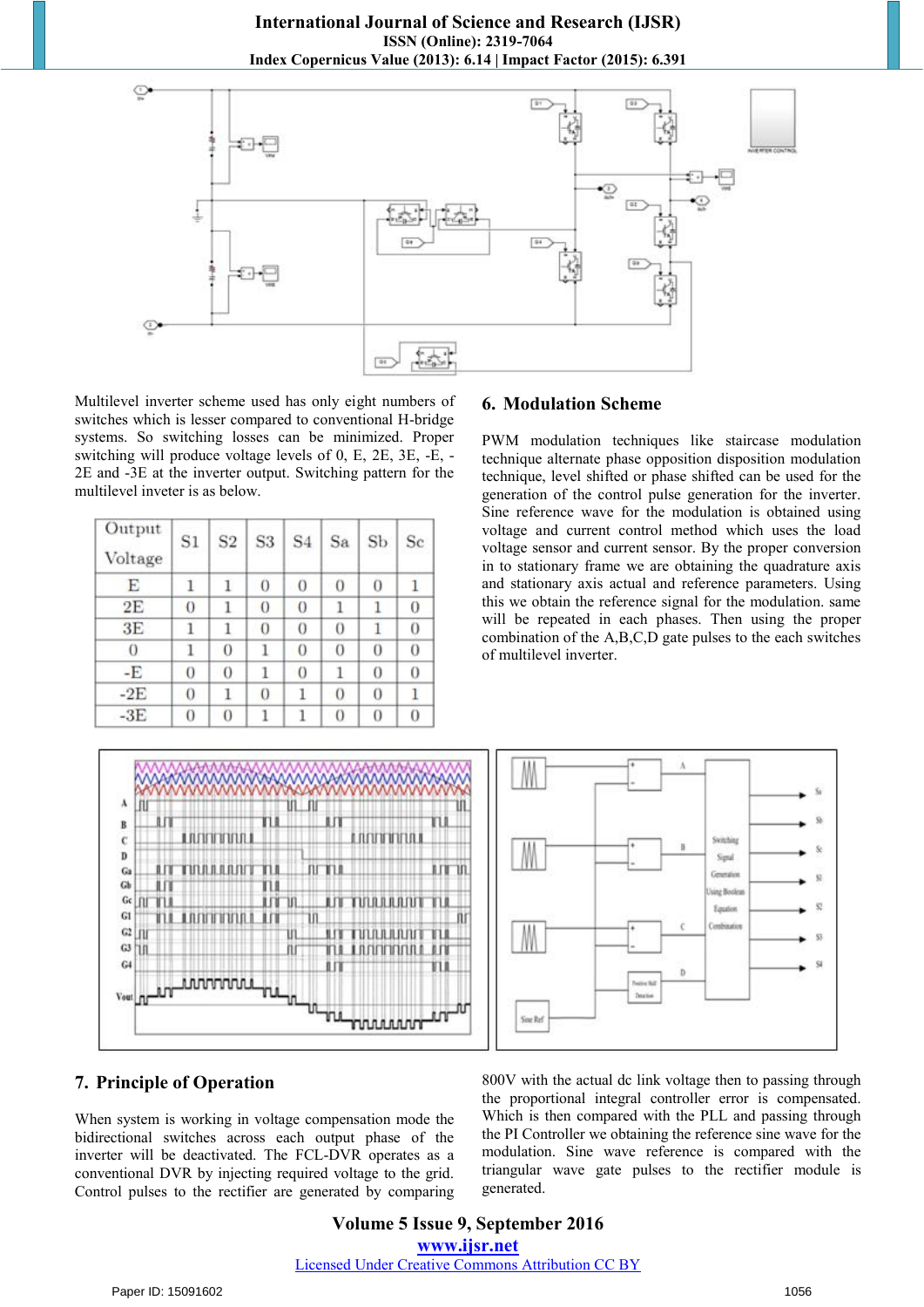# **International Journal of Science and Research (IJSR) ISSN (Online): 2319-7064 Index Copernicus Value (2013): 6.14 | Impact Factor (2015): 6.391**

The stationery reference voltage in dq0 frame is used to generate the current references. Using the obtained current, voltage quadrature and direct axis components control pulses to the inverter are obtained. When system is working in fault current limiting mode the bidirectional switches across faulted phase of the inverter will be activated. Thus path will be shorted and limit the large fault current. Comparison of lower, middle and upper carrier with rectified sinusoidal signal will generate signals A, B and C respectively. Signal D is generated by the detection of zero crossing of fundamental frequency signal. PWM gate signals are generated by combinational logic circuit using signals A, B, C and D. using the better combinations of Logical relations we can generate switching signals for the seven level inverter.



# **8. System Design Parameters**

System design is simpler compared to any other design considerations. Here the matlab parameters are obtained as follows as in ref [2]. So the obtained parameter for matlab simulation model is listed as below.

| No | Design Parameter                   | value      |  |
|----|------------------------------------|------------|--|
|    | Grid supply voltage                | 11kV       |  |
| 2  | Load                               | 1MW        |  |
| 3  | Grid frequency                     | 50Hz       |  |
| 4  | DC Link voltage/V                  | 800V       |  |
| 5  | Compensation capacity/kVA          | 132kVA     |  |
|    | (Injection transformaer rating)    |            |  |
|    | Shunt transformer ratio            | 23.5:1     |  |
|    | Leakage Inductance                 | 2mH        |  |
| 8  | DC Link capacitance                | 1500µF     |  |
| a  | Filter capacitance and inductances | 100µF-100H |  |

# **9. Simulation Results and Analysis**

MatLab simulation is carried out to verify the validity of the topology and design methodology. The supply voltage is set at 11 kV with a 1MW resistive load. The FCL-DVR is designed to compensate a voltage fluctuation of 20% of the supply voltage. The maximum fault current is allowed to be six times of the nominal load current. For introducing a sag in the system an inductive load is added in time duration 0.4- 0.5Sec. The output voltage waveform before and after FCL-DVR is introducing is as below (fig:10,11)



Licensed Under Creative Commons Attribution CC BY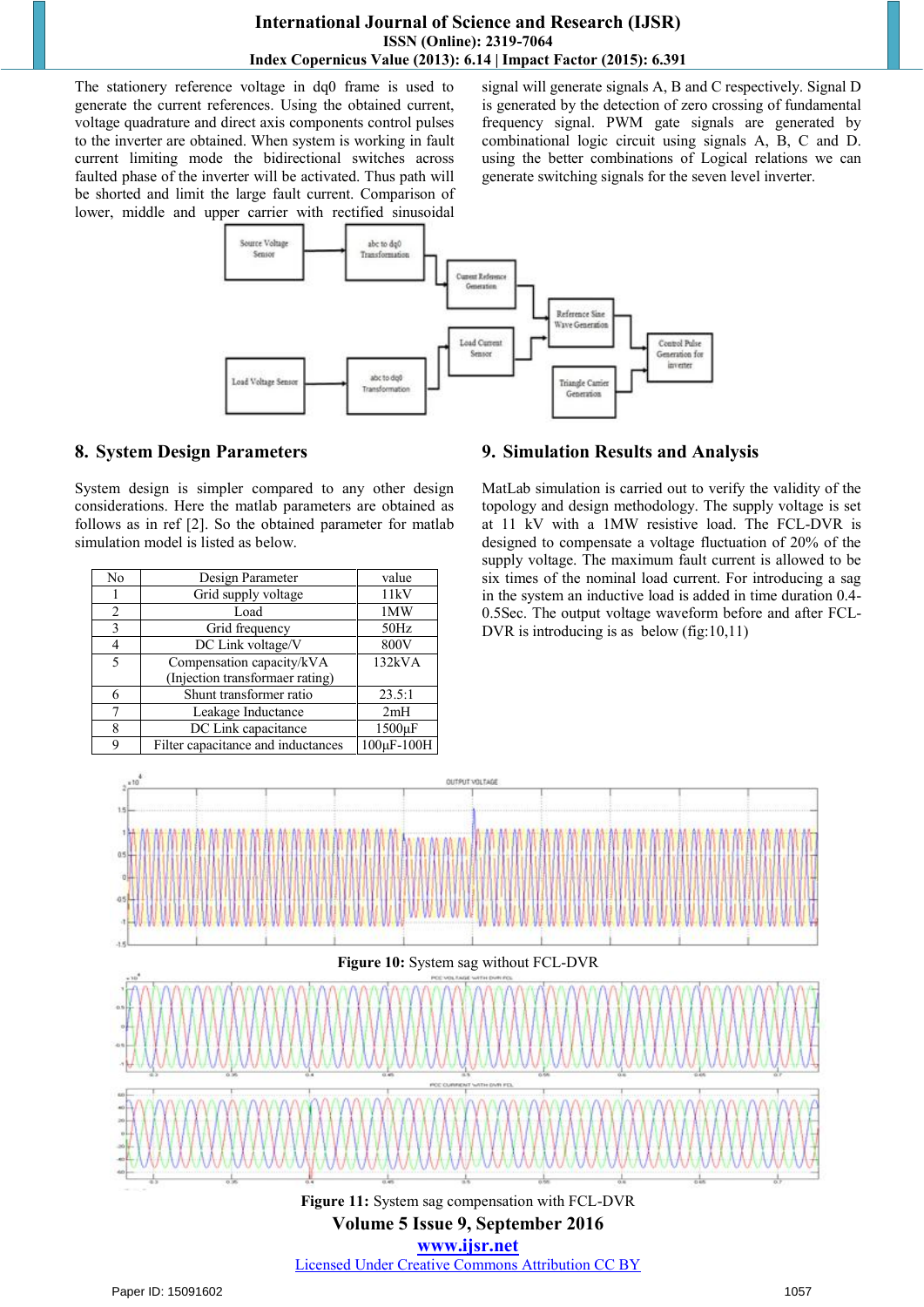# **International Journal of Science and Research (IJSR) ISSN (Online): 2319-7064 Index Copernicus Value (2013): 6.14 | Impact Factor (2015): 6.391**

In order to show the fault current limiting function and recovery process, simulations of FCL-DVR for single-phase to ground fault and short-circuit faults are carried out. Simulation results for single phase to ground fault (phase A), phase-to-phase short circuit fault (phases A and B), twophase to ground fault (phases A and B), and three-phase to ground fault are shown below. Fault is added between the time duration 0.4-0.5sec itself. DC Link voltage is shown to be constant around 800V. Fig(12)



**Figure 12:** DC Link stabilization achieved during FCL-DVR fuctioning

# **A. LLG Fault**

A double phase to ground fault is introduced at phase A and B between 0.4 to 0.5 sec. Voltage at the faulted phase goes to Zero at the time of fault and current through the corresponding phase increased drastically. Output waveforms of voltage and current before and after the fault current limiting function is as shown below.



**Figure 14:** Single line to ground fault output waveform with FCL-DVR

Fault current is limited to a safe value and the DC Link stabilization is achieved to around 800V. For the duration 0.4-0.5 sec where the fault is introduced DC link voltage fall to zero. Beacuse the switches corresponding to the faulted phase are turned on thus the path become shorted. Seven Level Multilevel outputs are also given below.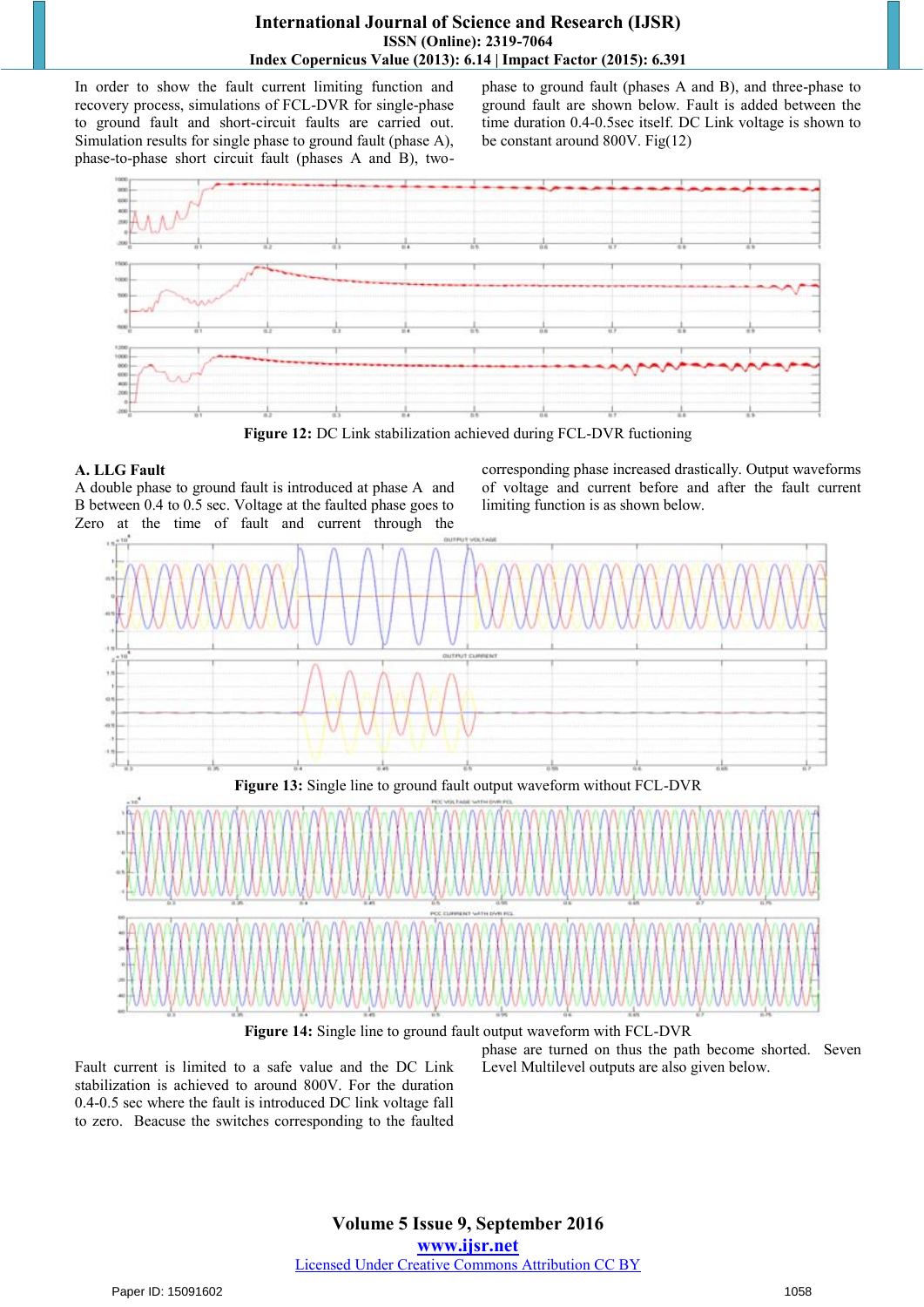**International Journal of Science and Research (IJSR) ISSN (Online): 2319-7064 Index Copernicus Value (2013): 6.14 | Impact Factor (2015): 6.391** 



#### **B. LLG & LLLG Fault**

The same model is extended to A double phase to ground fault/three phase fault between 0.4 to 0.5 sec. Voltage at the faulted phases goes to Zero at the time of fault and current through the corresponding phase increased drastically. Output waveforms of voltage and current before and after the fault current limiting function are obtained. In all the system responses is better and DC link voltage stabilization is achieved. It can be summarized as follows. \* shows the DC link voltage is not stabilized. It goes increasing as the time moves.

|                | Simulation Results chart |          |                                                                                         |                 |                                 |  |
|----------------|--------------------------|----------|-----------------------------------------------------------------------------------------|-----------------|---------------------------------|--|
| N <sub>o</sub> | Type Of                  |          | DC Link voltage with old   DC Link voltage with proposed control   THD with old control |                 | THD with multilevel             |  |
|                | Fault/Sag                |          | control scheme (Rphase) scheme and multilevel inverter (Rphase)                         | scheme (Rphase) | <i>inverter scheme (Rphase)</i> |  |
|                | Voltage Sag              | $950V*$  | 820V                                                                                    | 45.75%          | 13.01%                          |  |
|                | 2 LG fault               | $900V^*$ | 820V                                                                                    | 45.75%          | 13.01%                          |  |
|                | 3 LLG fault              | $750V*$  | 820V                                                                                    | 45.75%          | 13.01%                          |  |
|                | 4 LLG fault              | 750V*    | 800V                                                                                    | 45.75%          | 13.01%                          |  |

#### **B. THD Results**

With new control scheme THD is minimized and better output waveforms are obtained. For all the three phases the values shows the proposed method is far better than the existing control methods. Waveforms obtained before and after the new control scheme for a single phase (R) with voltage sag elimination model is obtained as below.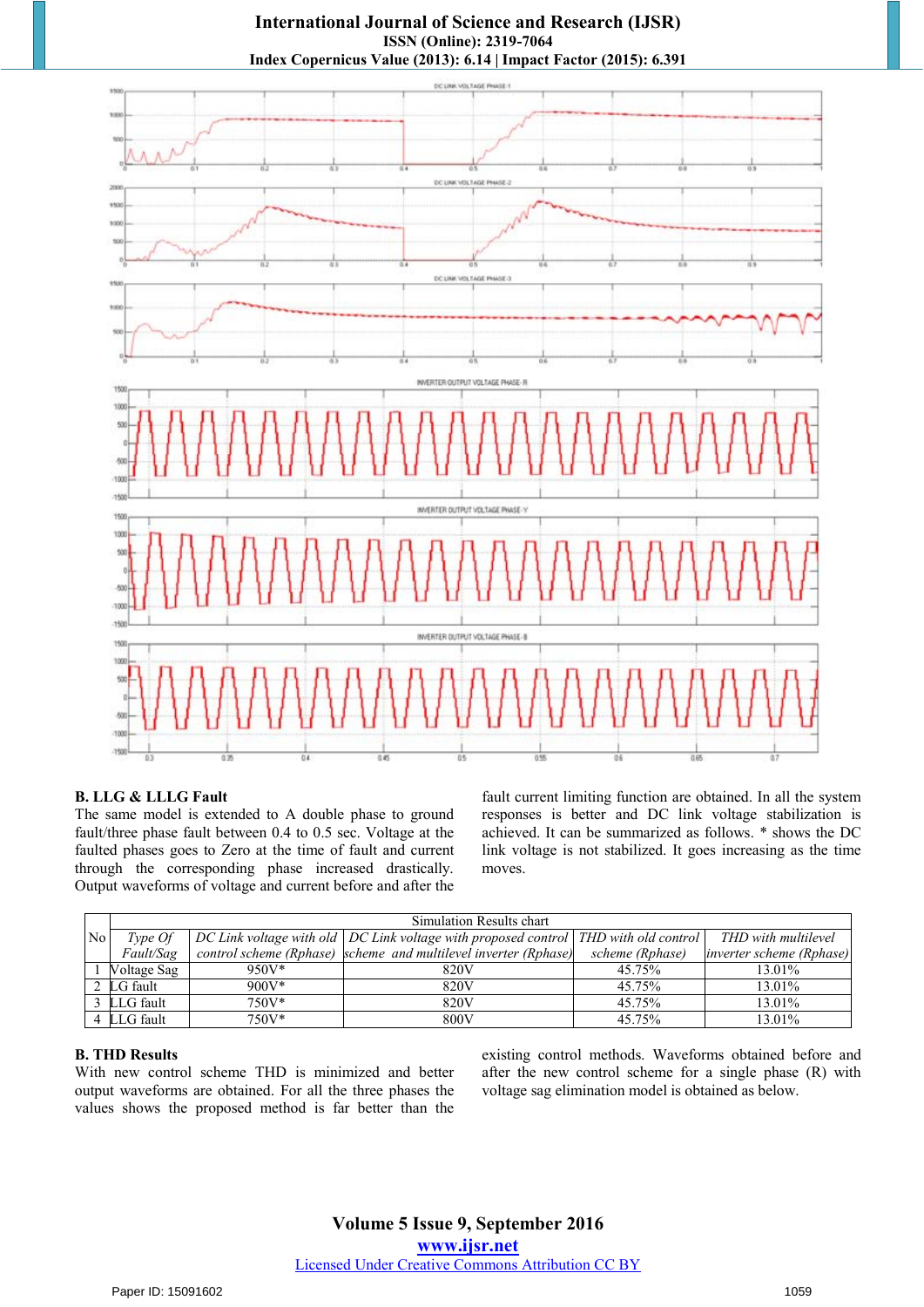**International Journal of Science and Research (IJSR) ISSN (Online): 2319-7064 Index Copernicus Value (2013): 6.14 | Impact Factor (2015): 6.391** 





#### **10. Conclusion**

With the proposed control scheme with new multilevel topology THD is minimised and DC Link stabilization is achieved. Based on theoretical analysis and MatLab simulation and experimental study, conclude the following:

- It uses only the load current sensor and voltage sensor which is more simple to install and economical.
- DC Link voltage stabilization is achieved and limited to around 800V for long duration. As the time moves it becomes more stable with out having any disturbances.
- With the new control scheme THD is minimized much obtained the better sine references for the modulation.
- LS-PWM technique yield better output.
- Seven level inverter topology reduces the switching stresses and decrease the number of switches.

Minimization and comparison of THD with different modulation scheme and more multilevel inverter topology can be achieved in future

#### **11. Acknowledgment**

As I complete this work, I realize and recognize numerous hands who helped me in numerous ways, and thank them all with my whole heart. I am highly indebted to, Ms. Surumi Hassainar Assistant Professor, Department of Electrical Engineering, for piloting the project through trials and tribulations. I remember our teachers of the Department of Electrical Engineering, who were always a support in our academics.

#### **References**

- [1] N. H. Woodley, L. Morgan, and A. Sundaram, "Experience with an inverter-based dynamic voltage restorer," IEEE Trans. Power Del, vol. 14, no.3, pp. 11811186, Jul. 1999.
- [2] Zhikang Shuai, "Design Considerations of a Fault Current Limiting Dynamic Voltage Restorer (FCL-DVR)," IEEE Transactions On Smart Grid Vol. 6,No. 1, January 2015..